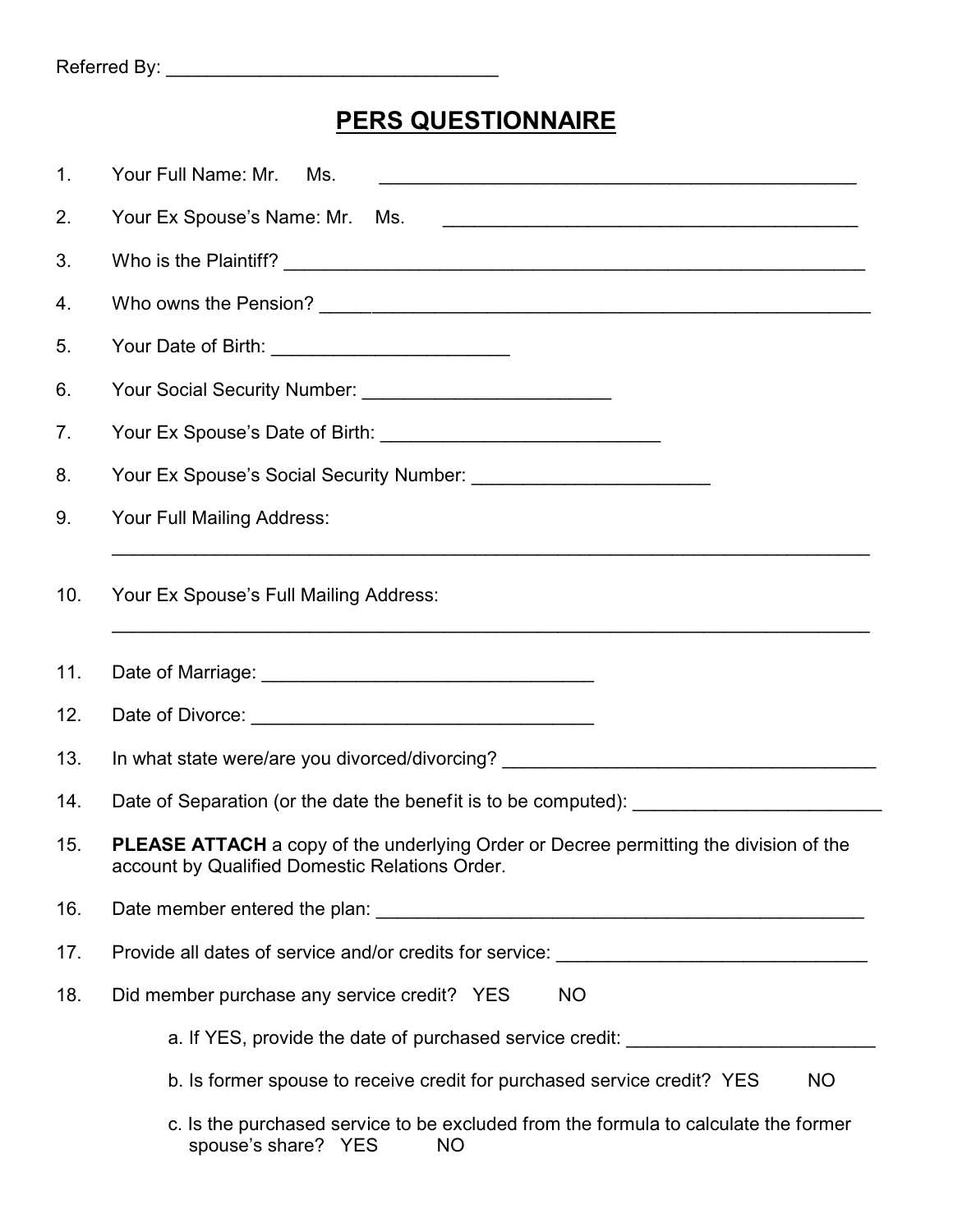19. Member's current or retired employment/service (i.e. firefighter, police officer, etc.)?

| 20. | Date member retired:                     |     |
|-----|------------------------------------------|-----|
| 21. | Date member is first eligible to retire: |     |
| 22. | Is there a survivor benefit? YES         | NO. |

\_\_\_\_\_\_\_\_\_\_\_\_\_\_\_\_\_\_\_\_\_\_\_\_\_\_\_\_\_\_\_\_\_\_\_\_\_\_\_\_\_\_\_\_\_\_\_\_\_\_\_\_\_\_\_\_\_\_\_\_\_\_\_\_\_\_\_\_\_\_

23. Was a survivor beneficiary designation ordered by the court, either in the Decree or QDRO? YES NO

If YES, who was designated? \_\_\_\_\_\_\_\_\_\_\_\_\_\_\_\_\_\_\_\_\_\_\_\_\_\_\_\_\_\_\_\_\_\_\_\_\_\_\_\_\_\_\_\_\_\_\_

## **Pre-Retirement Survivor Annuity:**

24. a.) Do you want to be named or name a beneficiary(ies) on the Survivor Beneficiary Designation form provided by PERS to receive a lifetime benefit in the event of the member's death prior to retirement? YES NO If YES: what percentage of the benefit(s) are you/each beneficiary to receive?

\_\_\_\_\_\_\_\_\_\_\_\_\_\_\_\_\_\_\_\_\_\_\_\_\_\_\_\_\_\_\_\_\_\_\_\_\_\_\_\_\_\_\_\_\_\_\_\_\_\_\_\_\_\_\_\_\_\_\_\_\_\_\_\_\_\_\_\_\_\_\_\_\_

\_\_\_\_\_\_\_\_\_\_\_\_\_\_\_\_\_\_\_\_\_\_\_\_\_\_\_\_\_\_\_\_\_\_\_\_\_\_\_\_\_\_\_\_\_\_\_\_\_\_\_\_\_\_\_\_\_\_\_\_\_\_\_\_\_\_\_\_\_\_\_\_\_

\_\_\_\_\_\_\_\_\_\_\_\_\_\_\_\_\_\_\_\_\_\_\_\_\_\_\_\_\_\_\_\_\_\_\_\_\_\_\_\_\_\_\_\_\_\_\_\_\_\_\_\_\_\_\_\_\_\_\_\_\_\_\_\_\_\_\_\_\_\_\_\_\_

\_\_\_\_\_\_\_\_\_\_\_\_\_\_\_\_\_\_\_\_\_\_\_\_\_\_\_\_\_\_\_\_\_\_\_\_\_\_\_\_\_\_\_\_\_\_\_\_\_\_\_\_\_\_\_\_\_\_\_\_\_\_\_\_\_\_\_\_\_\_\_\_\_

## **For Members:**

| b.) Do you want to name additional payees?                                        | YES | NO. |  |
|-----------------------------------------------------------------------------------|-----|-----|--|
| If YES: what percentage of the benefit(s) are the additional payee(s) to receive? |     |     |  |

c.) Do you want to designate a survivor beneficiary (A spouse or registered domestic partner) on the Survivor Beneficiary Designation form provided by PERS? YES NO If YES: list name, social, date of birth.

\_\_\_\_\_\_\_\_\_\_\_\_\_\_\_\_\_\_\_\_\_\_\_\_\_\_\_\_\_\_\_\_\_\_\_\_\_\_\_\_\_\_\_\_\_\_\_\_\_\_\_\_\_\_\_\_\_\_\_\_\_\_\_\_\_\_\_\_\_\_\_\_\_

d.) Do you want to designate a Tertiary Beneficiary designation to receive a one-time lump sum payment when there is no spouse or registered domestic partner and no survivor beneficiary/additional payee designation or living and no minor children/student payments are being made by the System on the Survivor Beneficiary Designation form provided by PERS? YES NO

 $\mathcal{L}_\text{G}$  , and the contribution of the contribution of the contribution of the contribution of the contribution of the contribution of the contribution of the contribution of the contribution of the contribution of t

\_\_\_\_\_\_\_\_\_\_\_\_\_\_\_\_\_\_\_\_\_\_\_\_\_\_\_\_\_\_\_\_\_\_\_\_\_\_\_\_\_\_\_\_\_\_\_\_\_\_\_\_\_\_\_\_\_\_\_\_\_\_\_\_\_\_\_\_\_\_\_\_\_

If YES: list name, address, SSN, DOB, and M or F.

25. Has a retirement option been selected or ordered? (Ex. Options 1-7) YES NO If YES, please specify: